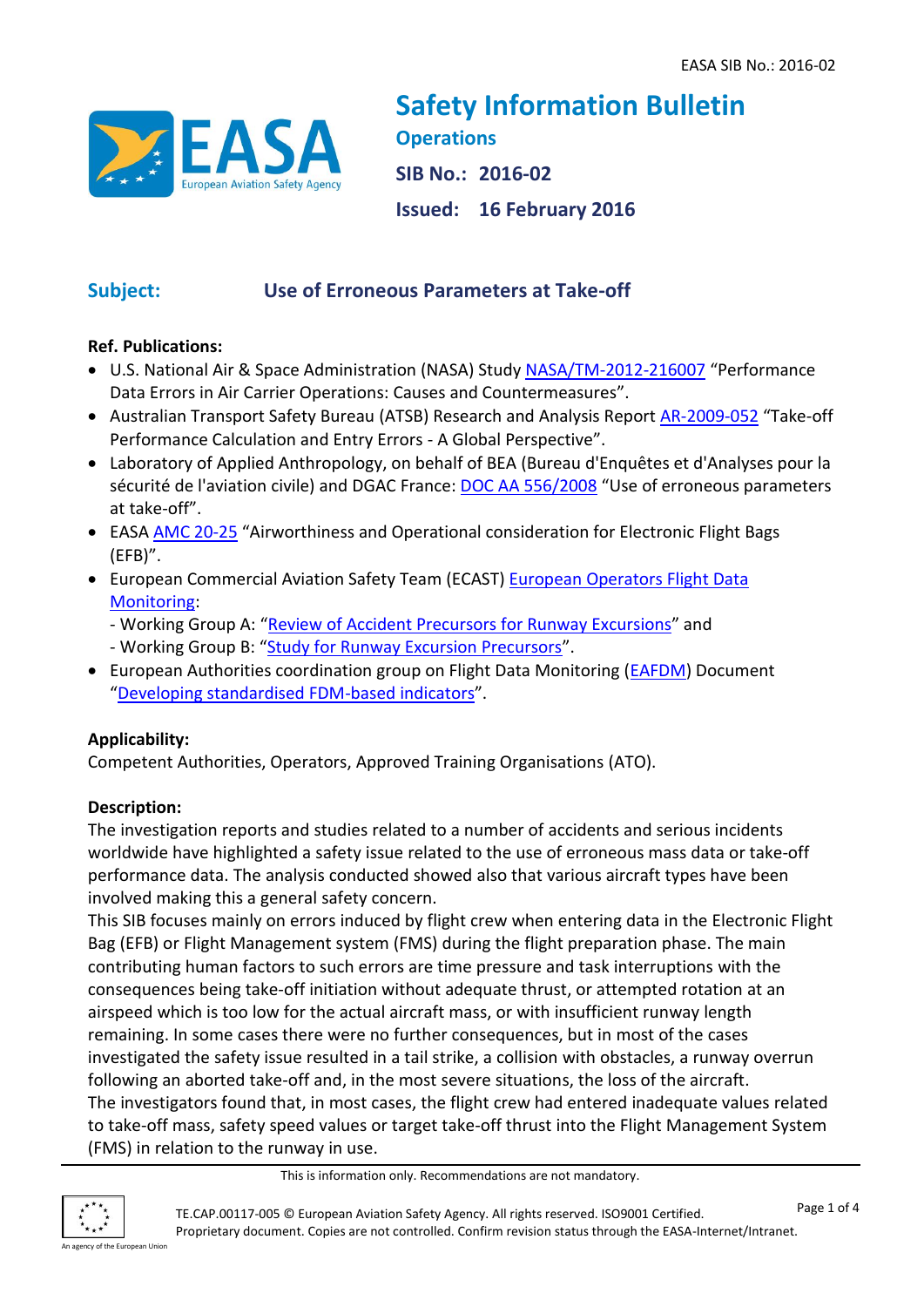Calculating take-off performance data and entering this data into the FMS involve a number of steps that create potential for errors. The following list provides examples of common errors identified in relevant investigation reports and available safety studies (see references):

- the Zero Fuel Weight (ZFW) is inadvertently used (in EFBs, flight dispatch computers, FMS etc.) instead of the Actual Take Off Weight (ATOW) in calculating performance data; an incorrect value is selected from the load sheet or take-off data card;
- the aircraft weight is incorrectly transcribed or transposed into an aircraft system or when referencing performance manuals;
- the Centre of Gravity (CG) value is incorrectly transcribed or calculated;
- take-off reference (V) speeds are incorrectly transcribed or transposed when manually entered into FMS or aircraft systems;
- aircraft data from a previous flight is used to calculate the take-off reference (V) speeds;
- take-off performance parameters are not updated as a result of a change in operational conditions, for example, a change in the active runway or condition (wet, contaminated, etc.), departure from a runway intersection, change in the wind conditions, ambient temperature, temporary runway length restrictions, etc.;
- wrong performance charts are used;
- the wrong table or column/row is inadvertently selected in the performance charts;
- an incorrect value is used when referencing the performance charts;
- an error is made when converting values into the required unit of measurement;
- wrong slats/flaps setting is used compared to the calculated take-off performance;

Even if it can be assumed that the vast majority of errors were detected and corrected by the involved personnel, it is likely that several other events have occurred and have not been reported, either because they were uneventful or because the issue has not been identified by the flight crew during the take-off. It is therefore important that this safety issue is monitored more closely and that operators collect more data in order to gain better awareness and understanding of the frequency and potential severity of those events.

The purpose of this SIB, in conjunction with procedures and guidance provided by the aircraft manufacturers, is to:

- raise awareness of the specific hazard to flight crews, operators and competent authorities;
- provide recommendations to operators on the completion of a specific safety risk analysis and assessment related to this issue, in order to assess the effectiveness of mitigations in place and determine the need for additional or alternative action(s);
- provide recommendation on training items to be emphasised during flight crew initial and recurrent training to increase awareness on the issue; and
- provide recommendations on the use of the operator's Flight Data Monitoring (FDM) programme to identify precursor events.

EASA conducted a "survey on erroneous take-off parameters" for which the results suggest that defining and implementing even a few FDM events specific to this issue could help to improve the detection of the frequency and severity of related occurrences and act on the occurrences.

In order to capture more events, Flight Data Monitoring (FDM) can be used as it allows to monitor some of the situations described above. The additional data collected could help operators in

This is information only. Recommendations are not mandatory.

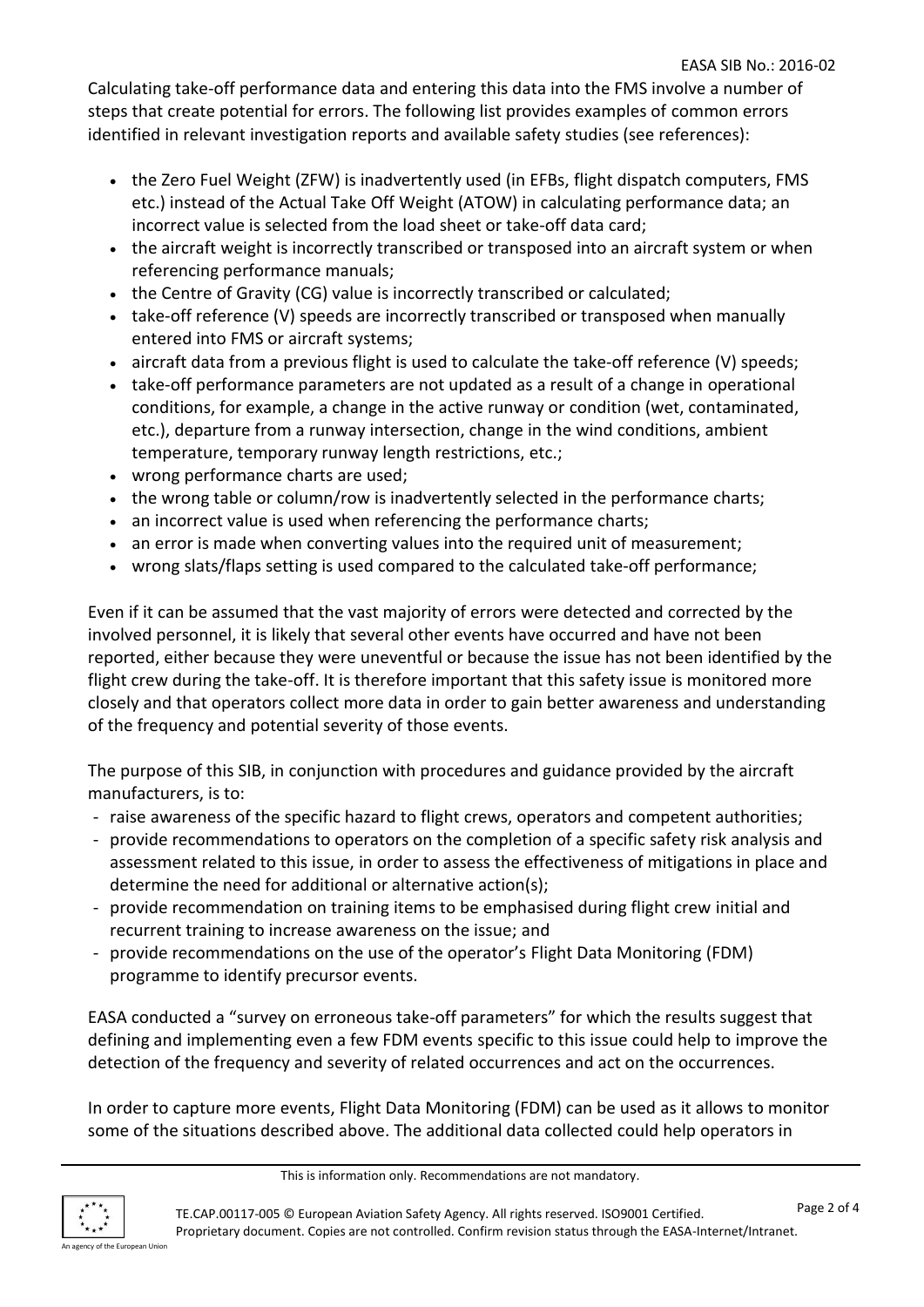assessing the frequency and severity of events related to this issue as part of their established safety risk management processes, and consequently, to evaluate the effectiveness of the existing mitigations put in place in their organisation.

The European Operators Flight Data Monitoring (EOFDM) and the European Authorities Coordination Group on Flight Data Monitoring (EAFDM) have made several proposals for monitoring take-off performance in day-to-day operations. In particular, the EOFDM document "Review of Accident Precursors for Runway Excursions" analyses the hazards and the possible precursors of a runway excursion. The EOFDM document "Study for Runway Excursion Precursors" addresses possible algorithms for practical implementation. This document identifies several FDM events which could be relevant to monitor take-off performance issues. Guidance on FDM events related to the risk of runway excursion is also contained in the EAFDM document "Developing Standardised FDM-Based Indicators".

As an example, operators may consider specific FDM events in their FDM Programme in order to determine their exposure to the risk related to the use of erroneous take-off parameters: e.g. slats/flaps change during take-off; short runway remaining at lift-off; time between nose gear uncompress and lift-off, etc. This may require the recording of specific flight parameters that are not always already available, as well as extensive programming of the FDM software.

Based on the publications referenced in this SIB, the possible mitigation elements that can be implemented are the following:

- 1. Adequate flight crew procedures and training related to take-off parameter calculation, verification methods, common errors, contributing factors and error trapping; Note: two independent calculations are required by AMC 20-25 Appendix F paragraph F.1.3 when using an EFB. This means that each crew member should perform the whole calculation instead of a single calculation cross-checked by the other crew member, the results being crosschecked before further use. Independent calculations are a way to reduce the chances of accepting erroneous data;
- 2. Flight crew training related to the identification of inadequate take-off performance and the initiation of appropriate actions; and
- 3. Aircraft systems software performing automated gross error checks of values entered and computed. Some examples:
	- Electronic cross check or uploading between FMS and EFB Performance / Weight & Balance (W&B) application.
	- Electronic cross check between EFBs Performance / W&B application.
	- Electronic cross check between QFU/intersection in FMS and real take-off position.
	- Tail strike protection through flight controls.
	- Additional barriers on data insertion in the FMS and/or EFB Performance / W&B application (automatic data insertion, consistency checks, cross checks, etc.).
	- On board W&B computation.
	- On board system to detect that the remaining runway is insufficient for an aborted take-off.
	- Electronic cross check between flaps selected for calculations and real flaps position at takeoff.

This is information only. Recommendations are not mandatory.